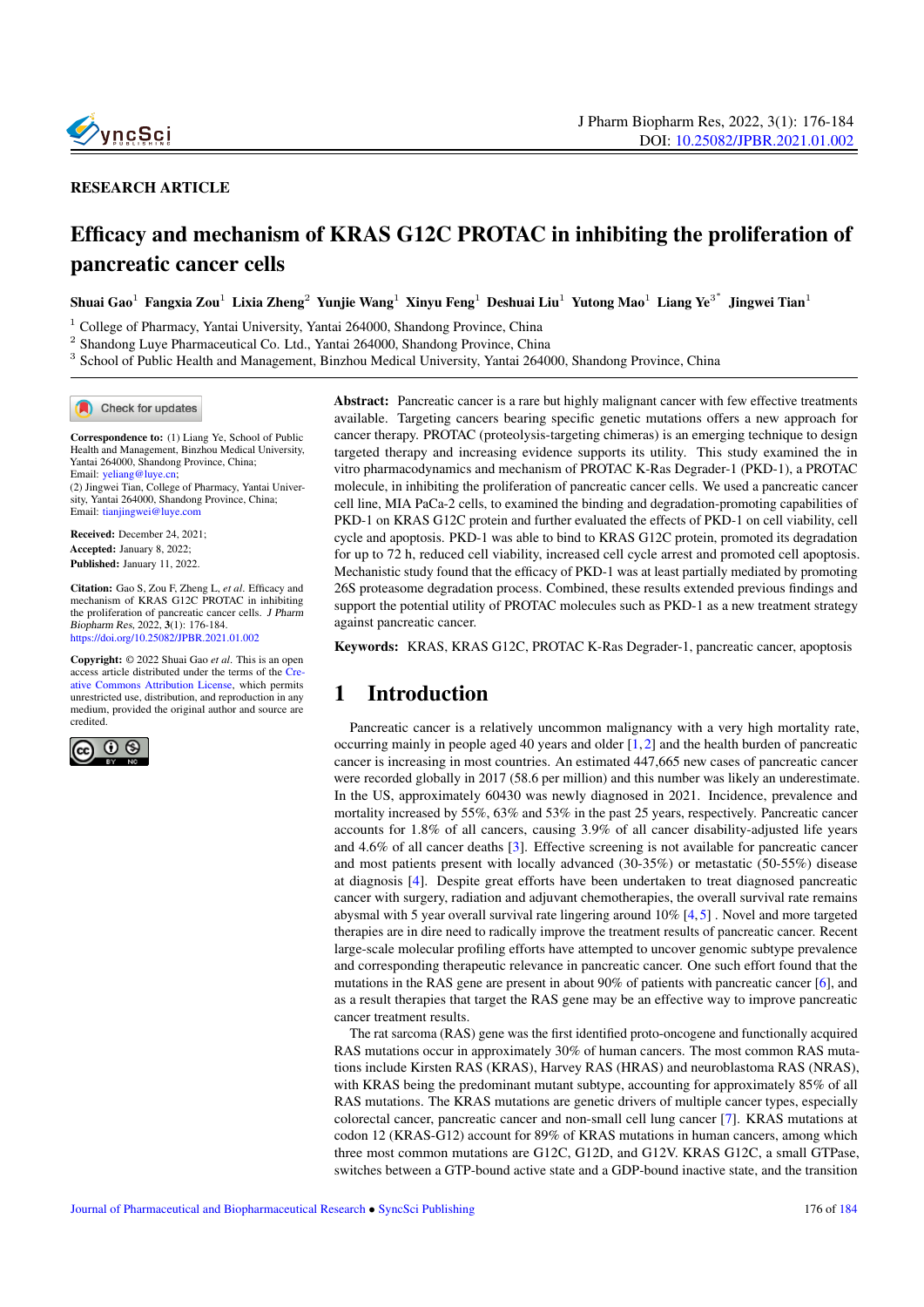between these states is regulated by guanine nucleotide-exchange factors (GEFs) which promote the exchange of GDP to GTP and GTPase-activating protein (GAP) which favor the exchange of GTP to GDP [\[8\]](#page-8-8). RAS proteins had long been considered "non-druggable targets" due to the lack of ideal binding pockets on their surface; however, recent studies have revealed that the KRAS G12C protein has two superficial binding pockets, Switch I and Switch II, on its surface. Small molecule compounds can form irreversible covalent binding to cysteines in the Switch II binding pocket, locking KRAS into an inactive state and thereby inhibiting activation of downstream pathways. For example, PROTAC (PROteolysis TArgeting Chimeras) molecules can bind to KRAS G12C proteins and affect the circulation of GTP and GDP, thus inhibiting the signaling pathway and slowing down the proliferation and migration of tumor cells [\[5\]](#page-8-4). In May 2021, Sotorasib (AMG-510), a covalently bound small molecule targeting KRAS G12C has been approved by the FDA for the treatment of locally advanced or metastatic non-small cell lung cancer in adult patients with KRAS G12C mutation [\[9\]](#page-8-9). Another compound with similar mechanism of action with Sotorasib, Adagrasib (MRTX-849), is currently in a clinical phase III study [\[10\]](#page-8-10). However, both Adagrasib and Sotorasib have been reported to develop acquired drug resistance and MAPK pathway reactivation during dosing [\[11\]](#page-8-11). Therefore, it seems important and necessary to find new therapeutic strategies for targeted therapy of KRAS mutated cancers. PROTAC technology is a protein degradation technique in which the PROTAC molecule contains three important components, namely an E3 ubiquitin ligase ligand, a target protein of interest (POI) ligand and a linker connecting the two ligands [\[12\]](#page-8-12). PROTAC molecule links the target protein to the E3 ubiquitinase and subsequently ubiquitinates the target protein, thereby allowing it to enter the protease pathway for degradation [\[13\]](#page-8-13). The PROTAC small molecule ARV-110, which targets androgen receptors, has entered clinical phase II trial for the treatment of prostate cancer [\[14\]](#page-8-14), suggesting that PROTAC technology can be a viable approach to target and degrade KRAS G12C for the treatment of pancreatic cancer.

PROTAC K-Ras Degrader-1 (PKD-1) is a potent KRAS G12C degrader by linking the E3 ligase ligand CRBN to a small molecule KRAS G12-targeting compound via a segment of linker which demonstrates > 70% degradation efficacy in SW1573 cells, a human alveolar cell carcinoma cell line bearing KRAS G12C mutation [\[15\]](#page-8-15). In this study, we evaluated the ability of PROTAC K-Ras Degrader-1 to bind to KRAS G12C protein and determined the effects of PKD-1 on cell proliferation activity, cell cycle and apoptosis. Our results demonstrated that PROTAC K-Ras Degrader-1 had the ability to target and degrade KRAS G12C protein, inhibit cell proliferation by blocking the cell cycle in G0/G1 phase, and subsequently promote apoptosis. These results provided the first line of evidence supporting the usefulness of PROTAC K-Ras Degrader-1 against pancreatic cancer.

## 2 Materials and methods

### 2.1 Primary instruments

Ultra Clean Bench (Shanghai Shangjing, China); CO<sup>2</sup> Incubator (SANYO, Japan); OLYM-PUSIX73 Inverted Fluorescence Microscope (Olympus, Beijing, China); Centrifuge (Beckman, USA); Enzyme Labeler (Burton Instruments, USA); Automatic Chemiluminescence Imaging Gel Imaging System (Beijing Saizhi Venture Technology Co., Ltd.); Flow Cytometer (Bio-Rad USA).

### 2.2 Drugs and reagents

β-actin antibody (AA128-1), RPS6 (AF7917), phosphorylated RPS6 (AF5917), ERK1/2 (AF1051), phosphorylated ERK1/2 (AF5902), enzyme-labeled goat anti-rabbit IgG (A0208), enzyme-labeled goat anti-mouse IgG (A0216), Hoechst staining kit (C0003), and BCA concentration determination kit (P0010) were purchased from Beyotime Biotechnology Co. (Shanghai, China). KRAS G12C Nucleotide Exchange Assay Kit (#79859) was purchased from BPS Bioscience (San Diego, CA, USA). ATP Lite 1-STEP Luminescence Assay System (6016731) was purchased from PerkinElmer (Massachusetts, USA). Cell Cycle Assay Kit (Kga512) was purchased from KeyGen Biotech (Nanjing, China). PROTAC K-Ras Degrader-1 (PKD-1) (#Hy-129523) and MRTX-849 (#Hy-130149) were purchased from MedChemExpress (Monmouth Junction, NJ, USA). Bortezomib Bortezomib (PS-341) (#L2007282) was purchased from Aladdin Bio-Chem Technology (Shanghai, China). PKD-1 and MRTX-849 were dissolved in DMSO and stored at -20<sup>°</sup>C for less than 1 month before use in in vitro experiments. Vehicle (DMSO) was used as a control in all experiments at a maximum concentration of 0.1%.

The chemical structure of PROTAC K-Ras Degrader-1 (PKD-1) is shown in [Figure 1.](#page-2-0)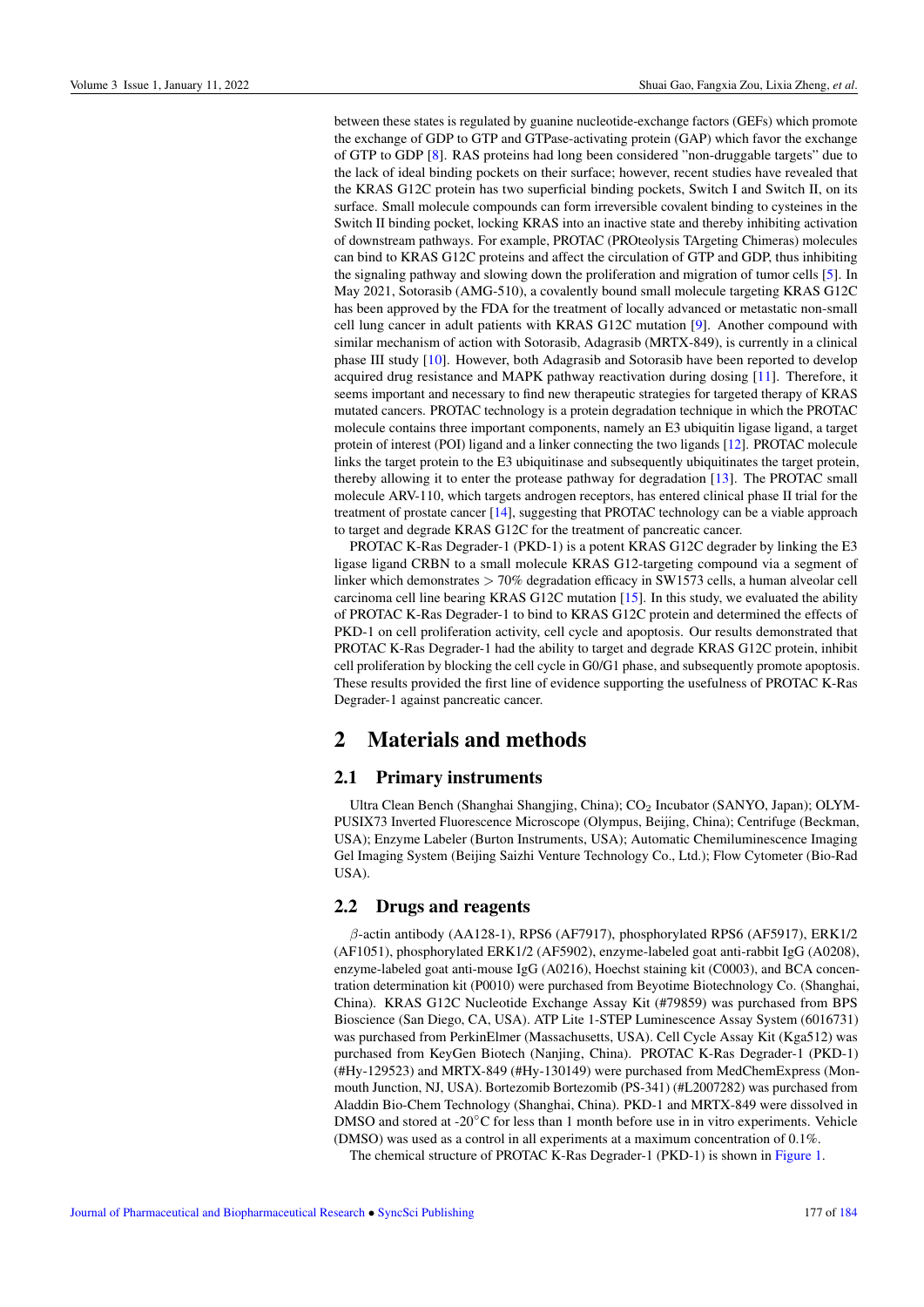<span id="page-2-0"></span>

Figure 1 Chemical structure of PKD-1

### 2.3 Cell lines and culture

The human pancreatic cancer cell line MIA PaCa-2 was purchased from the Stem Cell Bank of the Chinese Academy of Sciences (Shanghai, China) and grown in Dulbecco's modified Eagle's medium (Gibco, Grand Island, NY, USA) supplemented with 10% fetal bovine serum (FBS) (Sijiqing Biological Engineering Materials, Hangzhou, China), 100 U/ml penicillin and 100 mg/ml streptomycin at  $37^{\circ}$ C with  $5\%$  CO<sub>2</sub>. All cells were harvested in the exponential growth phase for assays.

#### 2.4 KRAS G12C nucleotide exchange assay

To examine the binding ability of PKD-1 to KRAS G12C protein, the KRAS G12C nucleotide exchange assay kit was used and the assay was performed according to the protocol guidance. Briefly, prepare  $2 \times$  KRAS (G12C) buffer, DTT, and BODIPY-GDP loaded with KRAS G12C, along with  $1 \times$  KRAS G12C buffer containing 1 mmol/L DTT and 15  $\mu$ L of the required primary reaction solution (obtained by mixing 5  $\mu$ L of BODIPY-GDP with 10  $\mu$ L of 1  $\times$  KRAS G12C buffer), and add to each well 15  $\mu$ L of the primary reaction solution. A solution of PKD-1 and MRTX-849 containing 5% DMSO was prepared, and a concentration gradient between 0.0005-10  $\mu$ mol/L was used. 5  $\mu$ L of sample was added to each well and centrifuge to ensure that the samples were well mixed, and the samples were then incubated at room temperature for 2 h. The samples were then mixed at a 1:1 ratio of GTP (10  $\mu$ M) and EDTA (25 mM) solutions and incubated at room temperature for 2 h. After incubation, 5  $\mu$ L of the GTP/EDTA mixture was added to initiate the reaction and incubated at room temperature for 1 h. Then the fluorescence at Ex470 nm/Em 525 nm was measured.

### 2.5 Adenosine triphosphate (ATP) assay

ATP assay (ATPlite 1 step Luminescence Assay System, PerkinElmer, Waltham, MA, USA) was used to measure cell proliferation viability and the effect of PKD-1 on cell proliferation activity according to manufacturer's instructions. Briefly, MIA PaCa-2 cells were suspended to  $1 \times 10^3$  cells/mL, inoculated with 90  $\mu$ L per well in a black opaque 96-well plate and incubated overnight at 37°C in a 5% CO<sup>2</sup> cell incubator. The next day the cells were treated with different concentrations of PKD-1 or MRTX-849 and the control group was treated with DMEM culture medium. PKD-1 and MRTX-849 stock solutions were prepared at a concentration of 10 mmol/L, respectively, and diluted with DMEM culture medium to a concentration gradient (0.0005 – 10  $\mu$ mol/L) and added to the culture wells at 10  $\mu$ L each. An equal volume of DMEM culture solution was added to the control group. The 96-well plates were incubated for 72 h at 37°C in a 5% CO<sub>2</sub>incubator. 100  $\mu$ L of ATP LITE 1-STEP solution was added to each well in a light-protected environment, and the luminescence intensity of each well was determined by shaking for 5 min with a microshaker. The cells treated with DMEM medium were used as the control group, and the half-inhibitory concentration  $(IC_{50})$  was calculated.

The effect of PS-341 on cell proliferation activity was also assessed by the ATP method, and a concentration of PS-341 that was not toxic to cells was selected for the experiment. 96-well plates were prepared and DMEM medium containing PS-341 at final concentrations of 10 and 40 nmol/L was added, respectively, and the control group was treated with DMEM medium at 100  $\mu$ L per well for 24 h. After 24 h, the culture medium was replaced, and the final concentrations of PS-341 remained at 10 and 40 nmol/L, respectively, while the final concentration gradients of PKD-1 were 0.0015-10  $\mu$ mol/L. The cells were further incubated for 72 h at 37°C in a 5%  $CO<sub>2</sub>$  incubator, and then ATP assay was performed as described above.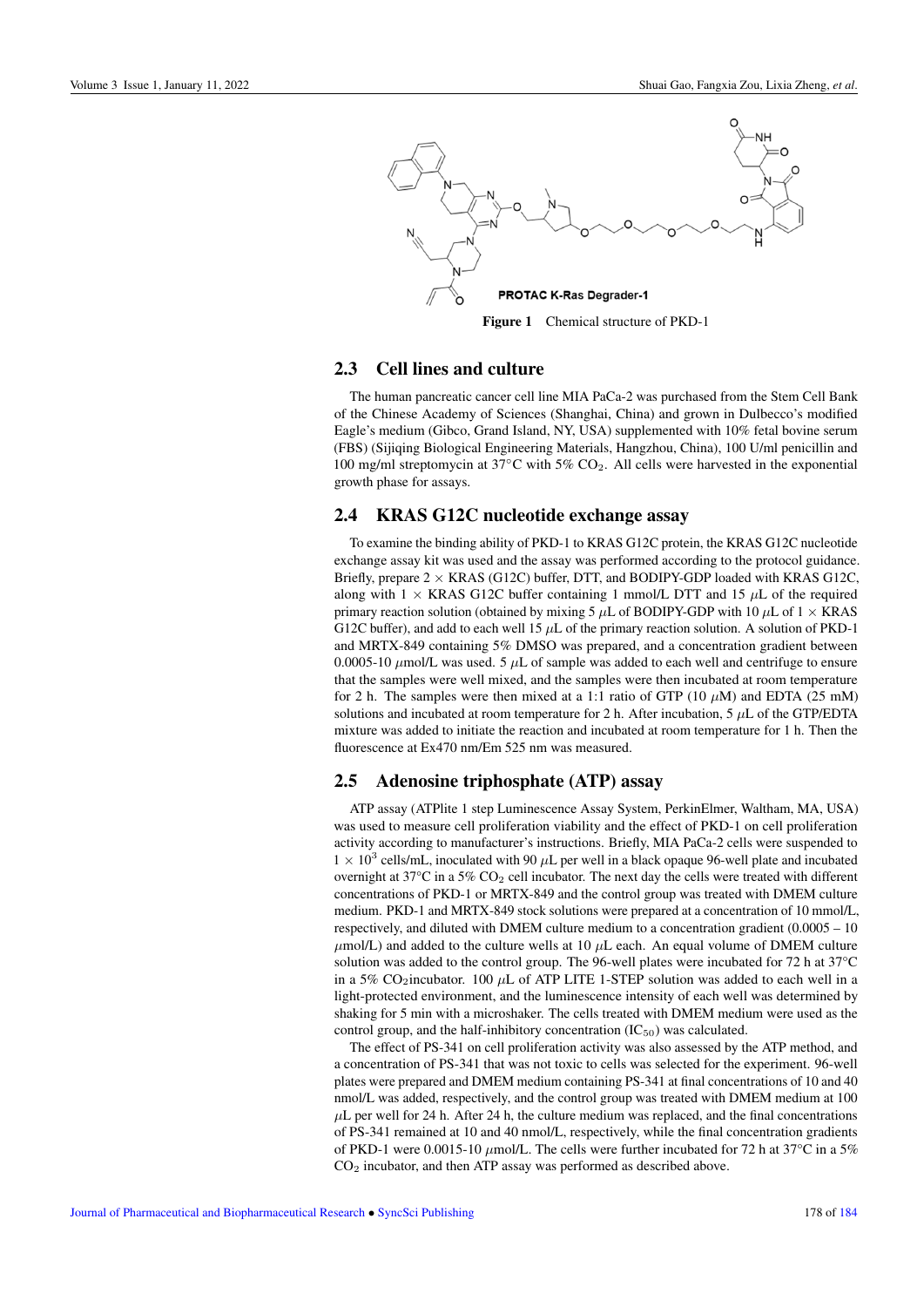### 2.6 Western blotting assay

Effects of PKD-1 on KRAS degradation was examined using Western blotting assay. For this assay, total protein was extracted from cells and examined following previous published protocols [\[16\]](#page-8-16). Briefly, cells were lysed in the RIPA buffer and centrifuged at 4°C. Equal amounts of protein (20-35  $\mu$ g) were separated with SDS–PAGE and transferred onto PVDF membranes. Membranes were blocked and then incubated overnight with primary antibodies. After washes, the membranes were incubated with secondary antibodies. The immunoreactive bands were visualized using BeyoECL Plus purchased from Beyotime Biotechnology Co. (Shanghai, China) by enhanced chemiluminescence system (Pittsburgh, PA, USA).

### 2.7 Flow cytometry

Cell cycle analysis was performed using flow cytometry (Bio-Rad Laboratories, Hercules, CA USA) following previously published protocol [\[17\]](#page-8-17). Briefly, the MIA PaCa-2 cells were seeded into 6-well plates with a density of  $1 \times 10^5$  cells/well to adhere overnight, followed by treatment with 0.1 and 1  $\mu$ mol/L of PKD-1 or DMEM medium for 24 h. The effects of PKD-1 on cell cycle progression and apoptosis were determined using fluorescence-activated cell sorting (FACS) analysis with PI or PI/FITC-labeled annexin stained cells according to the manufacturer's recommended procedures and analyzed by the flow cytometer.

### 2.8 Apoptosis assay

MIA PaCa-2 cells were cultured in 6-well plates at  $3 \times 10^5$  cells/well and incubated with PKD-1 at 0.1 and 1  $\mu$ mol/L for 24 h to explore a dose-dependent analysis. Harvested cells were washed with PBS and stained with Annexin V and Propidium Iodide (Beyotime, Shanghai, China). Cells were examined by a fluorescence microscopy (Olympus, Tokyo, Japan).

### 2.9 Statistical analysis

Data were expressed as mean  $\pm$  SD and analyzed using one-way analysis of variance followed by Dunnett's test. Statistical analysis was performed using SPSS 26.0 software, and P < 0.05 was considered statistically significant.

## 3 Results

### 3.1 PKD1 binding to KRAS G12C protein

To examine the binding ability of PKD-1 to KRAS G12C protein, the KRAS G12C nucleotide exchange assay was used. As shown in [Figure 2,](#page-3-0) PKD-1 immobilized KRAS G12C in the inactive state, and the fluorescence intensity increased with increasing drug concentration, indicating that PKD-1 could effectively bind to KRAS G12C protein. The  $EC_{50}$  values of PKD-1 and MRTX-849 bound to KRAS G12C protein were 0.1447 and 0.1973  $\mu$ mol/L, respectively, suggesting that PKD-1 and MRTX-849 have similar binding affinity to KRAS G12C protein.

<span id="page-3-0"></span>

Figure 2 Protein binding experiment

The binding ability of PKD-1 to KRAS G12C protein was further examined by Western blotting assay. As shown in [Figure 3,](#page-4-0) with the increase of PKD-1 concentration, the KRAS molecular weight was increased and the KRAS protein bands shifted upward, suggesting that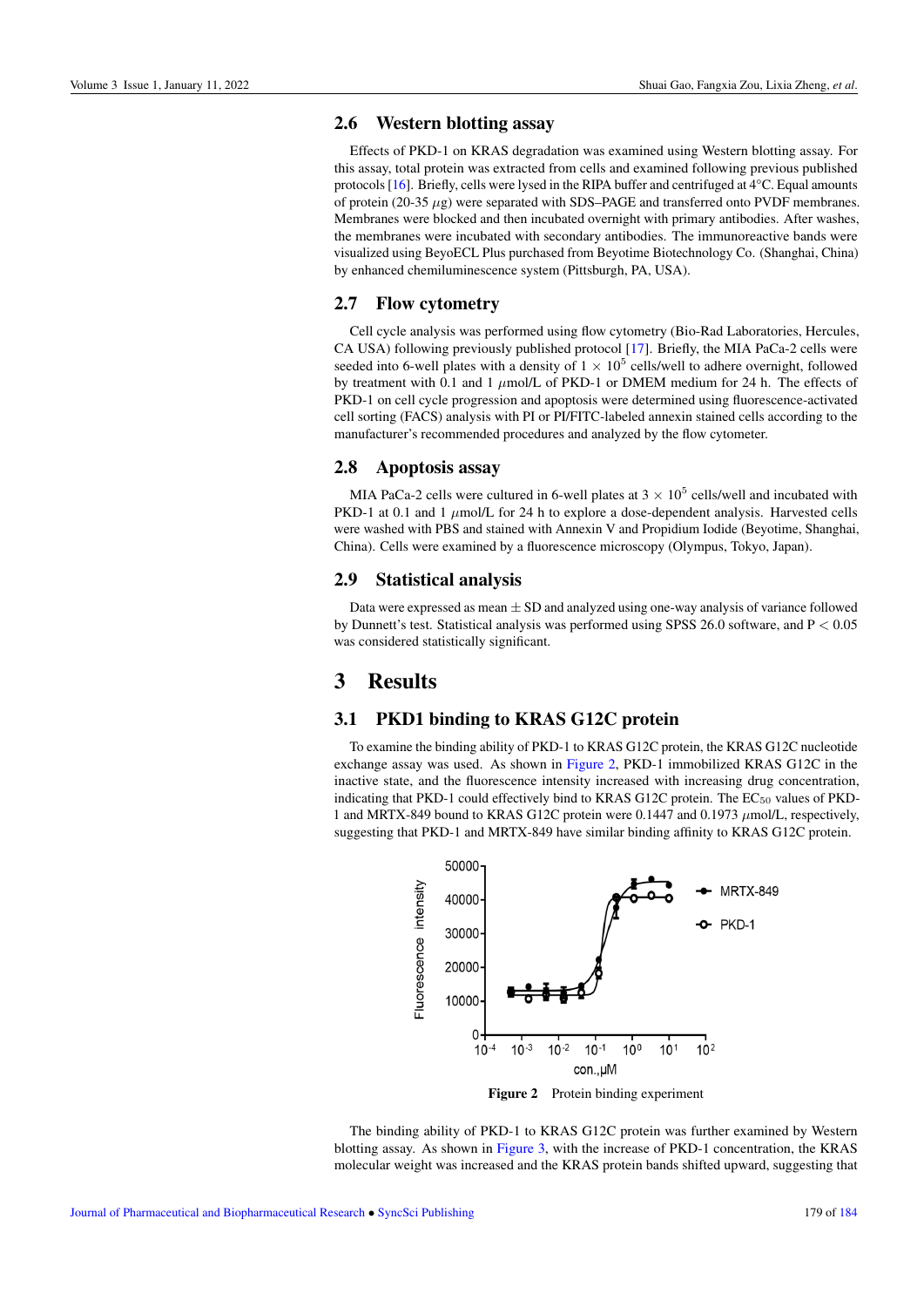PKD-1 bond directly to KRAS G12C protein and as a result the compound increased the molecular weight of KRAS.

<span id="page-4-0"></span>

Figure 3 Binding of PKD-1 with KRAS protein; A, B Western blotting analysis of the expression of KRAS in MIA PaCa-2 cells treated with PKD-1 (0.1, 0.25, 1, and 2.5  $\mu$ mol/L) for 8 h; The data are expressed as the mean  $\pm$  SD (n = 3); Compared with the control group,  $^*p$  < 0.05.

### 3.2 PKD-1 promotes the degradation of KRAS G12C protein

Because PKD-1 was able to directly bind to KRAS G12C [\(Figure 3\)](#page-4-0), next we examined whether the binding of PKD-1 could promote the degradation of KRAS G12C protein. A binding time course study showed that at a fixed concentration of 0.5 µmol/L, PKD-1 first time-dependently shifted the KRAS G12C protein band upward, and then promoted KRAS G12C degradation starting from 24 h onward [\(Figure 4\)](#page-4-1). This result indicates that PKD-1 binding on KRAS protein promoted the degradation of KRAS protein.

<span id="page-4-1"></span>

Figure 4 PKD-1 promoted the degradation of KRAS G12C protein; A, B Western blotting analysis of the expression of KRAS in MIA PaCa-2 cells treated with PKD-1 or MRTX-849  $(2, 4, 8, 12, 24, 48, 72 \text{ h})$  for 0.5  $\mu$ mol/L; The data are expressed as the mean  $\pm$  SD (n = 3). Compared with the control group,  $^*p < 0.05$ .

### 3.3 Effect of PKD-1 on cell proliferation activity

Given that PKD-1 was able to promote the degradation of KRAS G12C protein [\(Figure 4\)](#page-4-1), we next examined whether this effect could lead to the inhibition of MIA PaCa-2 cell proliferation. As shown in [Figure 5,](#page-5-0) both PKD-1 and MRTX-849 significantly and concentration-dependently inhibited the proliferation of MIA PaCa-2 cells. The  $IC_{50}$ values of PKD-1 and MRTX-849 on MIA PaCa-2 cell viability were 0.276 and 0.005  $\mu$ mol/L, respectively, suggesting that MRTX-849 was more potent than PKD-1 in this assay. For MRTX-849, the inhibitory effect was already quite pronounced at the lowest concentration tested. At higher concentrations, the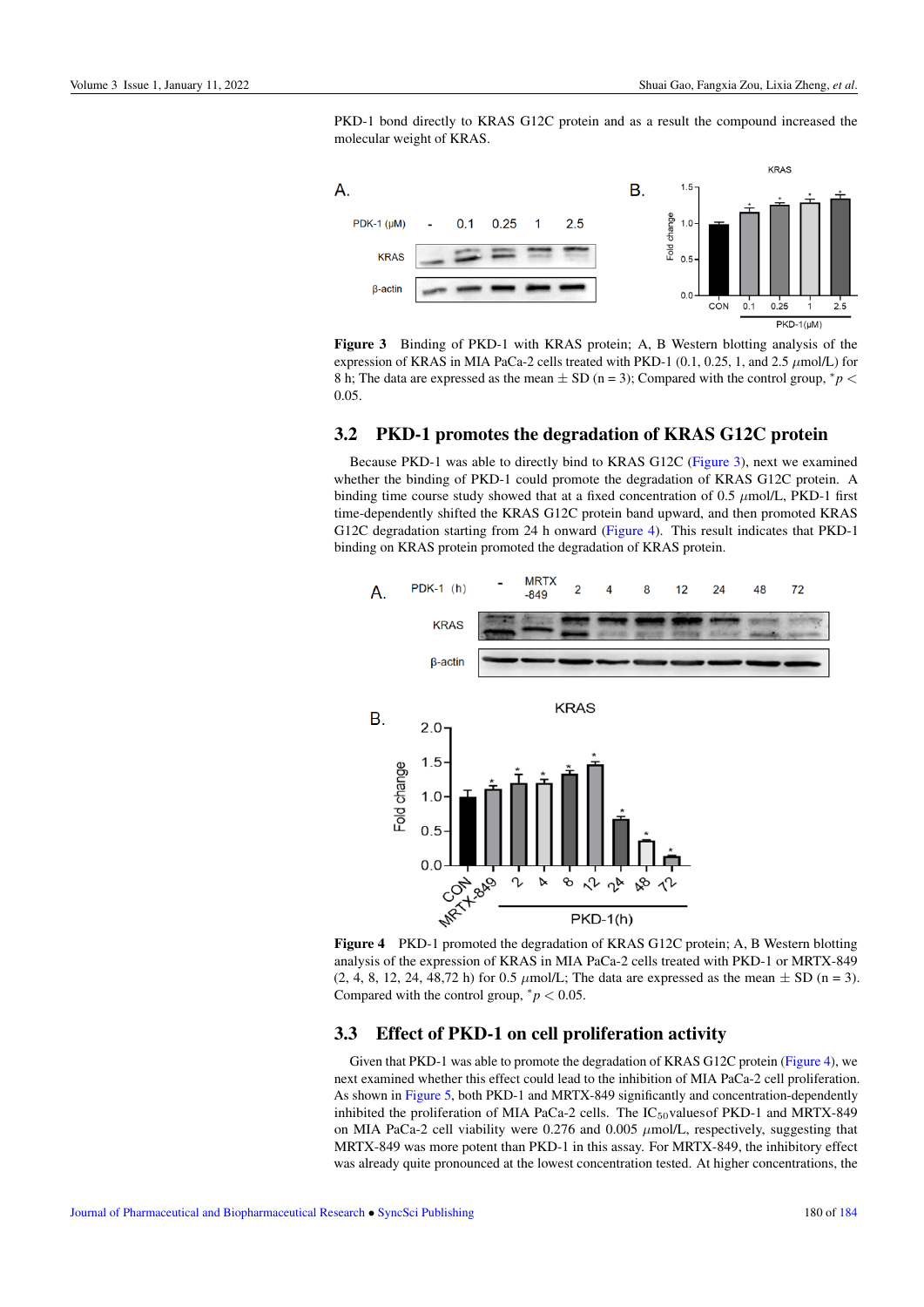<span id="page-5-0"></span>inhibitory effect of PKD-1 and MRTX-849 was similar and both were very effective against cell proliferation.



Figure 5 Effects of PKD-1 and MRTX-849 on cell proliferation

### 3.4 Role of proteasome inhibition in PKD-1-induced inhibition of cell proliferation

Because the mechanism of PROTAC technology is that the molecule binds to the target protein which is then linked to E3 ubiquitin ligase for ubiquitination modification and eventual degradation via the proteasomal pathway, we next examined whether proteasome inhibition contributes to the observed PKD-1-induced KRAS G12C protein degradation and cell viability inhibition. PS-341, a proteosome inhibitor, was used to interrogate this mechanism.

We first tested whether PS-341 alone has any inhibitory effect on the proliferation of MIA PaCa-2 cells to rule out of nonspecific effect. PS-341 clearly demonstrated anti-proliferation effect in a dose-dependent manner [\(Figure 6A\)](#page-5-1). In the following experiment, we chose two concentrations of PS-341, 10 nM and 40 nM, which alone did not significantly affect cell proliferation. When studied as a pretreatment, PS-341 partially prevented the effect of PKD-1 in MIA PaCa-2 cells with the IC<sub>50</sub> value of PKD-1 increasing from 0.599  $\mu$ mol/L (without PS-341 treatment) to 0.885  $\mu$ mol/L (10 nM PS-341 treatment) and 0.856  $\mu$ mol/L (40 nM PS-341 treatment) [\(Figure 6B\)](#page-5-1). The blockade was most apparent at lower PKD-1 concentrations.

This result suggests that the efficacy of PKD-1 is diminished by proteasome inhibition and that the effect of PKD-1 against PaCa-2 tumor cell proliferation is at least partially mediated by promoting proteasomal degradation of KRAS G12C protein.

<span id="page-5-1"></span>

Figure 6 A. Effects of PS-341 on cell proliferation activity; B. Effect of PS-341 on the inhibitory activity of PKD-1.

#### 3.5 Effect of PKD-1 on the MIA PaCa-2 cell cycle

Because PKD-1 was able to significantly inhibit cell proliferation [\(Figure 5\)](#page-5-0), we next examined whether PKD-1 treatment could lead to cell cycle arrest, a process that is opposite to cell proliferation. Using flow cytometry, we found that the cell ratio in G0/G1 phase in MIA PaCa-2 cells was 50.1% when there was no drug treatment [\(Figure 7A\)](#page-6-0). In contrast, the ratio of the cells in G0/G1 phase increased dose-dependently with increasing PKD-1 concentrations, reaching 61.7% [\(Figure 7B\)](#page-6-0) and 66.5% [\(Figure 7C\)](#page-6-0) at PKD-1 drug concentrations of 0.1 and 1  $\mu$ mol/L, respectively. These results indicate that PKD-1 can lead to cell cycle arrest in MIA PaCa-2 cells.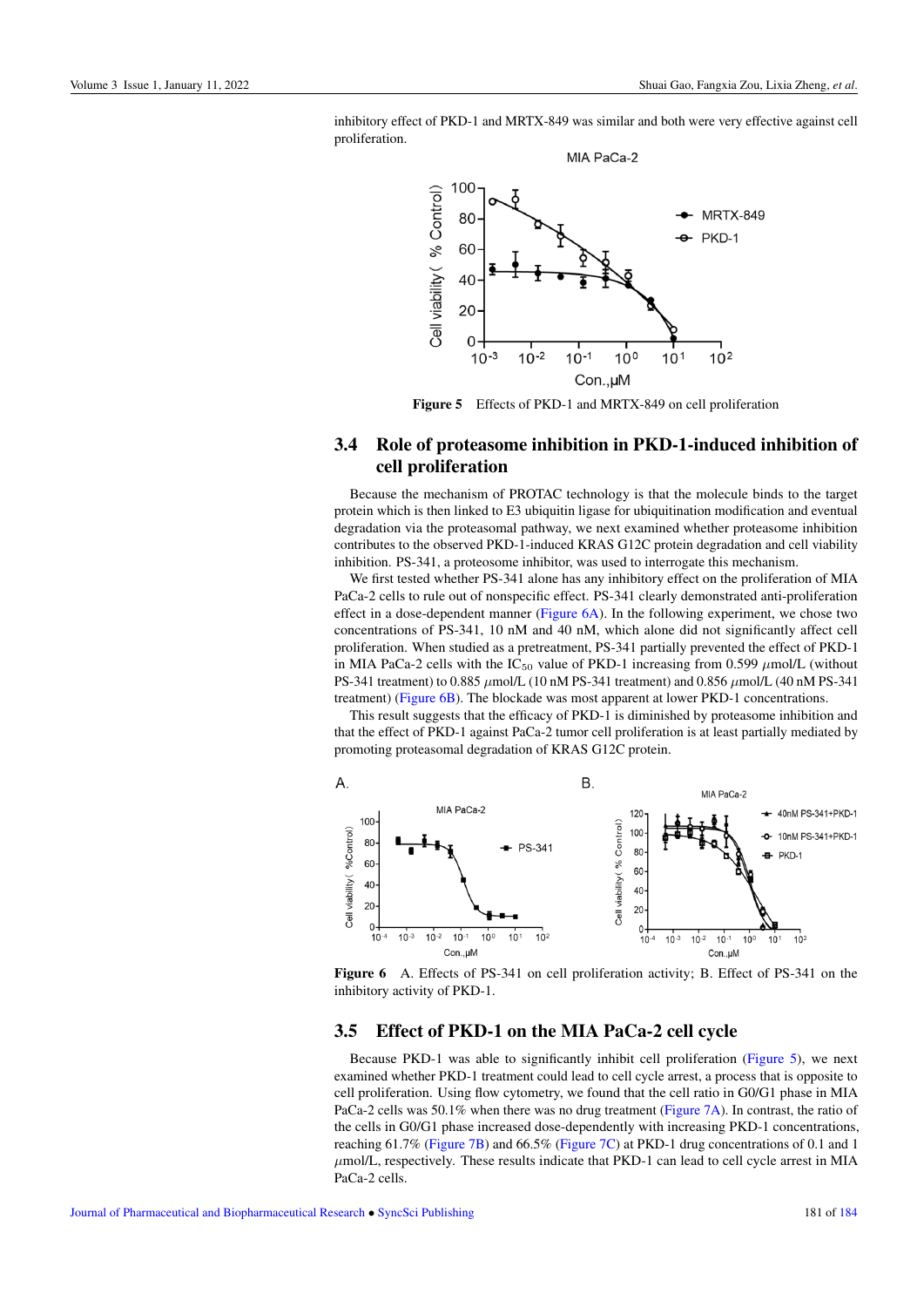<span id="page-6-0"></span>

Figure 7 PKD-1 induced cell cycle arrest in G0/G1 phase. A1, A2: Control group; B1, B2: 0.1  $\mu$ mol/L PKD-1 group; C1, C2: 1  $\mu$ mol/L PKD-1 group.

### 3.6 Effect of PKD-1 on apoptosis in MIA PaCa-2 cells

Finally, we examined whether PKD-1 treatment could lead to cellular apoptosis. Hoechst 33258 staining was used to observe the morphological changes of cell apoptosis. As can be seen in [Figure 8,](#page-6-1) increasing dose of PKD-1 dose-dependently increased the chromatin condensation as reflected by fluorescence aggregation. At the concentration of 0.1  $\mu$ mol/L, PKD-1 treatment led to high percentage ( $> 60\%$ ) of apoptotic cells [\(Figure 8\)](#page-6-1), indicating that PKD-1 was able to induce apoptosis in MIA PaCa-2 cells.

<span id="page-6-1"></span>

Figure 8 The cell cycle count. PKD-1, A1, A2: control group; B1, B2: 0.1  $\mu$ mol/L group; C1, C2: 1  $\mu$ mol/L group; The data are expressed as the mean  $\pm$  SD (n = 3), Compared with the control group,  $\degree p < 0.05$ .

# 4 Discussion and conclusion

The primary findings of this study were that PKD-1 was able to bind to and promote the degradation of KRAS G12C protein, inhibit cell proliferation, promote cell cycle arrest and apoptosis in the pancreatic cancer cell line PaCa-2. In addition, the results showed that these effects of PKD-1 were at least partially mediated by promoting proteasomal degradation of KRAS G12C protein. Combined, these results suggest that PKD-1 could be a useful therapy against pancreatic cancer and that the PROTAC technology is a viable approach to develop targeted therapy for pancreatic cancer.

The RAS genes are the most frequently mutated family of oncogenes in cancer. Of these, KRAS mutations are found in the majority of pancreatic cancer cases. KRAS G12C is a specific KRAS sub-mutation, resulting from the substitution of glycine by cysteine at codon 12, and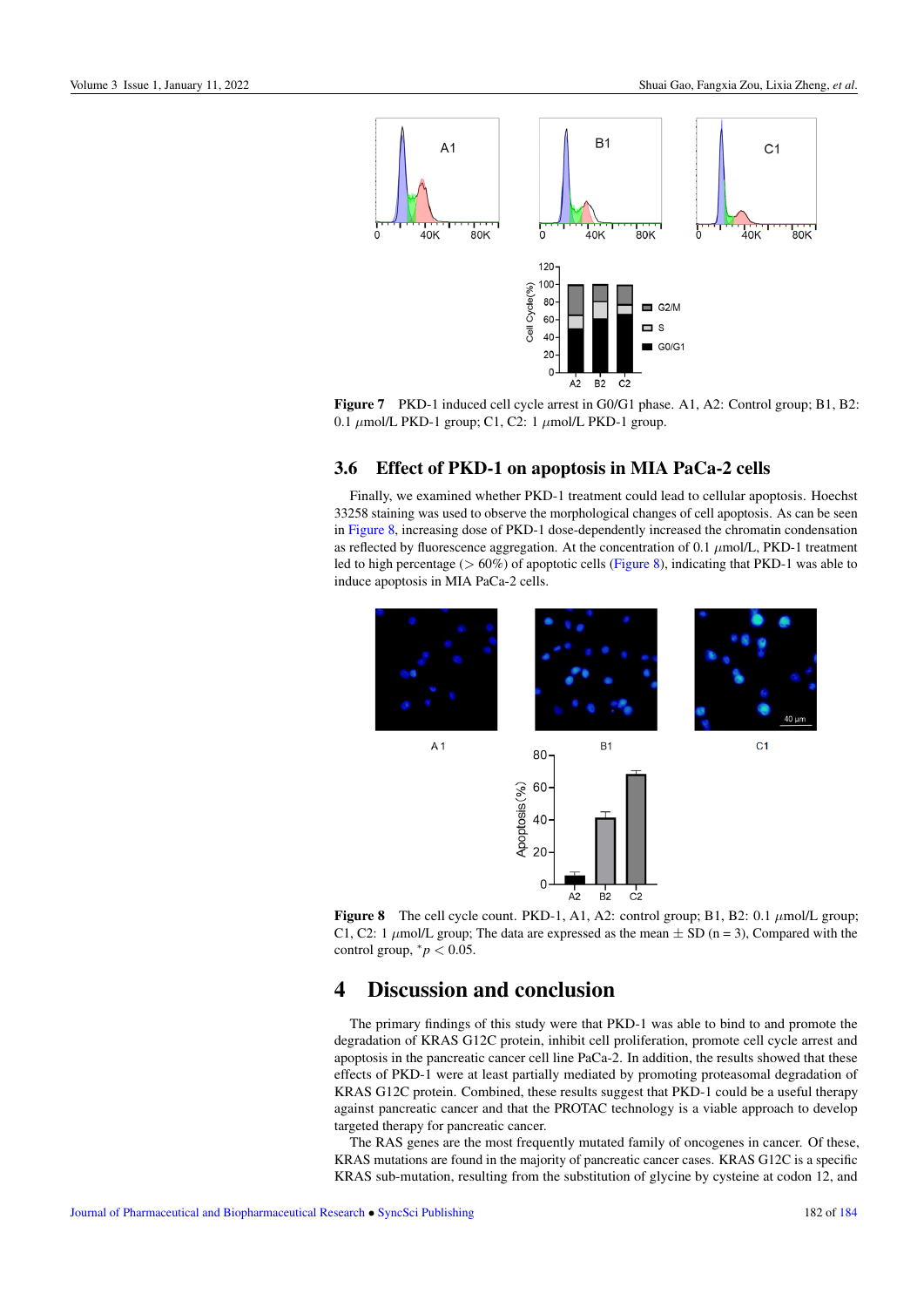accounts for approximately 44% of all KRAS mutations. Developing targeted treatment for pancreatic cancer caused by KRAS G12C mutations [\[18\]](#page-8-18) has been an emerging strategy in recent years with the PROTAC technique.

PROTAC technology consists of a POI ligand, linker, and E3 ligase ligand. The PROTAC molecule directs the 26S proteasome to target proteins for targeted degradation by ubiquitinating the target protein [\[19\]](#page-8-19). The first reported successful PROTAC-induced endogenous KRAS G12C degradation in several KRAS-mutant cancer cell lines developed a compound LC-2 which used MRTX-849 as the POI ligand and demonstrated high efficacy to induce sustained KRAS G12C degradation [\[15\]](#page-8-15). In this study, we chose PKD-1 for all cellular assays which is different from LC-2 in that the POI ligand was structurally different from MRTX-849 and which demonstrates good ( $>$  70%) degradation efficacy in SW1573 cells [\[15\]](#page-8-15). We first analyzed the binding ability of PKD-1 to KRAS and its ability to degrade KRAS proteins, after which we performed assays on the biological functions of PKD-1, including its effect on the proliferative effect of pancreatic cancer cells (MIA PaCa-2), its effect on the cell cycle and its effect on apoptosis. The results of the binding assay showed that PKD-1 was able to produce binding to KRAS proteins with an  $EC_{50}$  of 144.7 nmol/L, similar to the ability of MRTX-849. In the Western blotting assay, it showed that the molecular weight of KRAS protein increased with the increase of the PKD-1 concentration, demonstrating a clear upward shift of the KRAS G12C protein band. This result was similar to the reported effect of MRTX-849 [\[15\]](#page-8-15) and clearly showed that PKD-1 was able to bind to KRAS G12C protein. In the time course study, PKD-1 was found significantly and time-dependently reduced the KRAS protein level, suggesting that PKD-1 led to KRAS protein degradation for up to 72 h.

In functional assays, PKD-1 was found to significantly inhibit the proliferation of MIA PaCa-2 cells with an IC<sub>50</sub> of 0.276  $\mu$ mol/L, similar to that of the positive drug MRTX-849. PKD-1 at concentrations of 0.1 and 1  $\mu$ mol/L significantly promoted cell cycle arrest in the G0/G1 phase and prevented cell cycle progression, which is consistent with the observed inhibition of cell proliferation. Importantly, PKD-1 was found to significantly promote cell apoptosis in MIA PaCa-2 cells, and morphological observation found that PKD-1-treated cells showed clear nuclear sequestration. These results suggest that PKD-1 can exert the anti-proliferative effect by blocking the progression of the cell cycle and promoting apoptosis. To further investigate whether this effect of PKD-1 acts by promoting KRAS degradation, we used PS-341, an inhibitor of the proteasome, to inhibit the proteasomal process, thereby blocking the degradation process of KRAS protein. After the inhibition of 26S proteasome action, although PKD-1 was able to bind to KRAS protein, the degradation of KRAS protein was significantly reduced. These results further suggest that the anti-proliferative efficacy of PKD-1 was at least partially mediated via promoting proteasome-mediated degradation of protein ubiquitination.

In summary, this study extended previous findings by showing that a PROTAC molecule, PKD-1, was able to bind to and promote the degradation of KRAS G12C protein in pancreatic cancer cells, which led to cell cycle arrest and apoptosis. The demonstrated efficacy of PKD-1 along with the reported effects of LC-2 in several cancer cell lines support the notion that PROTAC engineered molecules is a viable drug development approach to design and develop effective new therapies for targeted therapy of certain cancers such as pancreatic cancer.

### Author contributions

Formal analysis: Shuai Gao and Fangxia Zou; Funding acquisition: Jingwei Tian and Liang Ye; Investigation: Shuai Gao, Lixia Zheng,Yunjie Wang, Xinyu Feng and Deshuai Liu; Methodology: Shuai Gao, Yutong Mao and Liang Ye; Project administration: Jingwei Tian and Liang Ye; Resources: Jingwei Tian and Liang Ye; Supervision: Fangxia Zou and Lixia Zheng; Writing – original draft: Shuai Gao and Lixia Zheng; Writing – review & editing: Jingwei Tian.

### Funding

The author(s) disclosed receipt of the following financial support for the research, authorship, and/or publication of this article: This work was supported by the "Taishan Industry Leading Talent Laureate" and the "Major New Drugs Research & Development" special projects of Ministry of Science and Technology of PR China (NO. 2018ZX09303015).